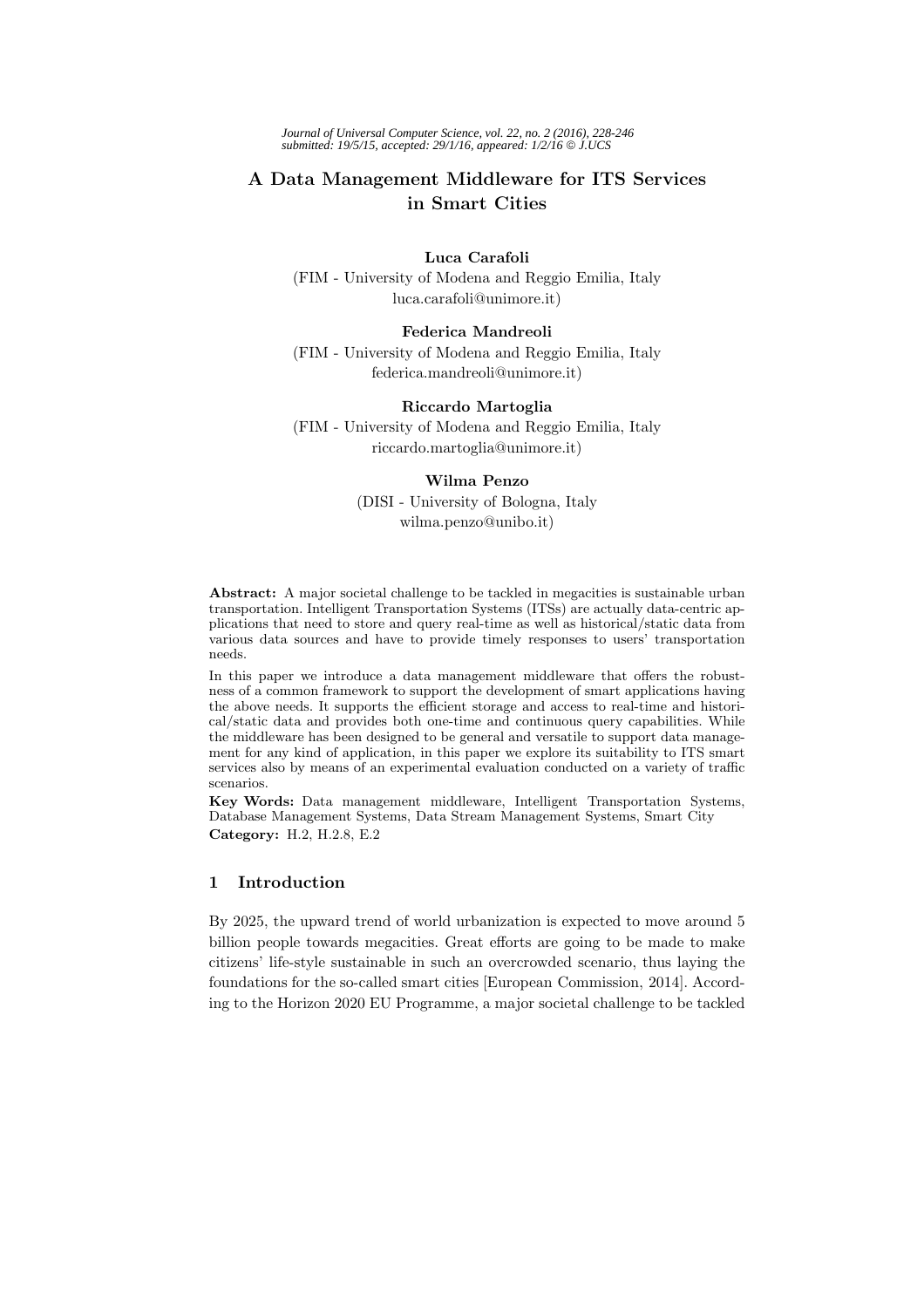

Figure 1: The data management middleware in a smart city ITS scenario

in a smart city is sustainable urban transportation. Decreasing traffic congestions is the first step to be taken to counteract traffic related effects, such as the increase of pollution, the increase of the fuel cost, and the worsening of the public transportation.

In this perspective, smart services that make transportation an easier and more efficient experience are expected to be developed and delivered. The upper part of Figure 1 shows some examples of services that are of interest for different stakeholders. For example, a driver would be encouraged to take an alternative means (e.g. bus, metro, bike sharing) knowing that no parking is available, or that it is not allowed, at the desired destination [Delot et al., 2013]. Similarly, a mobility manager could dynamically reinforce the transportation services on the basis of traffic conditions and of the expectation of large inflows due, for instance, to sporting events. Such services can exploit the recent development of sensing technology to collect a multitude of real-time data from various sources, e.g. vehicles, toll gates, traffic lights, parking meters, weather stations, and others (see the lower part of Figure 1).

Nevertheless, Intelligent Transportation System (ITS) services are also expected to access historical and static data, e.g. traffic statistics, road works and street cleaning programmes, upcoming exhibitions. Several smart ITS services already exist and are made available to citizens by cities on the crest of the technological wave, like London (City Dashboard [UCL, 2013]), San Francisco (Dynamic Parking Pricing [SFMTA, 2014]), and Oslo (Street Lighting [Echelon Corp., 2013]), just to mention a few. The approach adopted so far for the development of ITS smart services has been to carry out independent im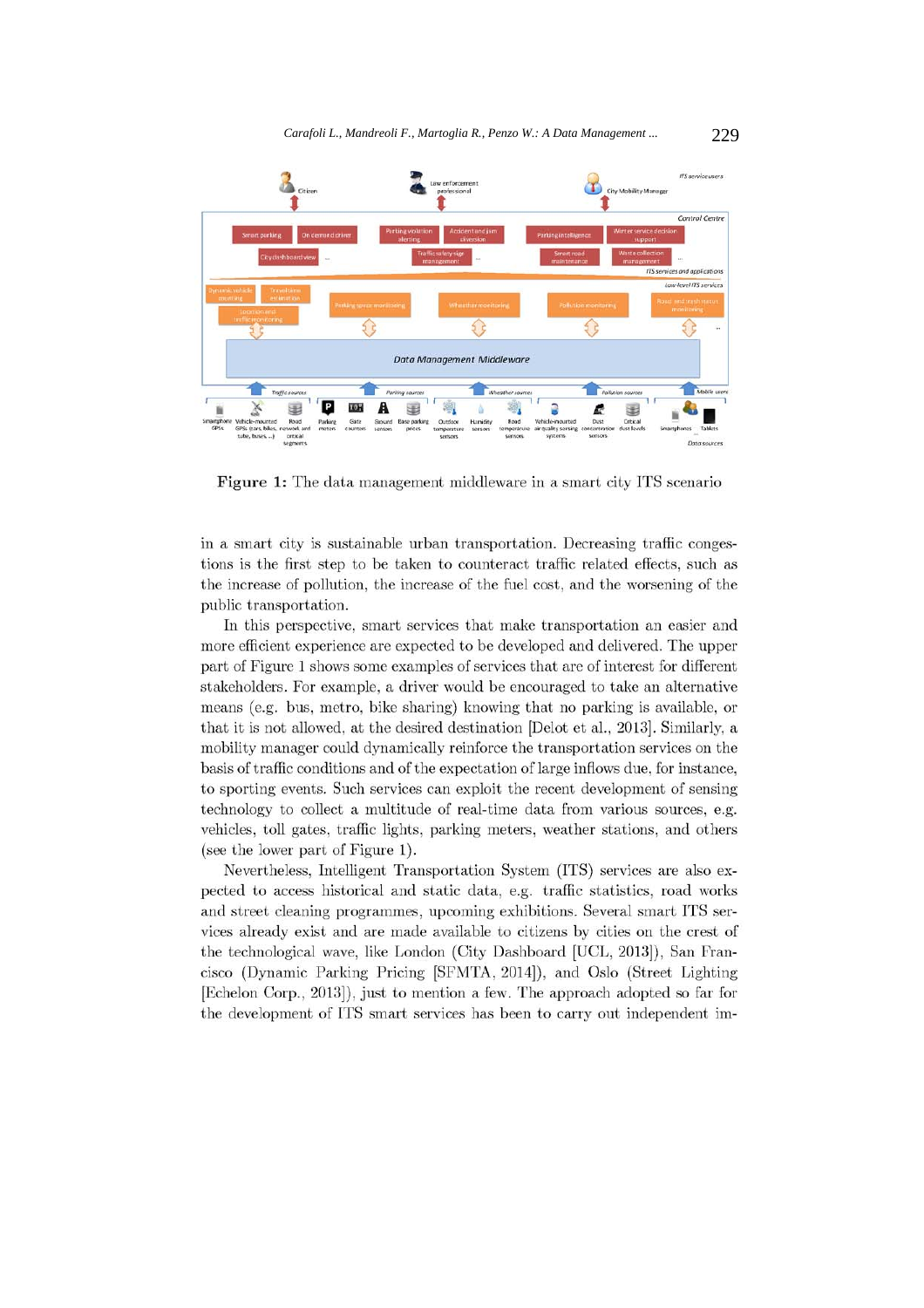plementations. However, despite the fact that such services implement different logics depending on their own specific objectives, they actually are data-centric applications that need/have to:

- **–** access heterogeneous data at different sources;
- **–** manage and query high rate data streams;
- **–** provide real-time responses.

The implementation of this kind of applications would greatly benefit of software development facilities like:

- **–** data management capabilities to satisfy the above needs;
- **–** the robustness of a common framework, to give up na¨ıf implementation solutions that start from scratch every time;
- **–** the decoupling between service logics and data management, so that developers can focus on the implementation of the service objectives;
- **–** ease of specification of services' data access needs, to facilitate the developers to make use of various data by disregarding specific data source access details.

This is in line with the well-established design principles of DBMSs, that represent a full-fledged and universally adopted technology for the design and development of data-centric applications. However, standard DBMSs are not suitable for such smart services' purposes, mainly because they are inefficient in storing/retrieving data at the rate that satisfying real-time demands requires [Chandrasekaran and Franklin, 2004].

On the other hand, in order to cope with large volumes of streaming data in use to common software applications, Data Stream Management Systems (DSMSs) were introduced [Abadi et. al., 2003, Arasu et al., 2006, Chen et al., 2000, Liarou et al., 2009]. These systems natively support continuous queries (CQs) over (continuous unbounded) streams of data according to windows where only the most recent data is retained. Once data goes out of the windows it is deleted from the system.

Unfortunately, this model too does not completely fit the needs of a smart city service context, where:

1. past streamed data has to be retained in the system since it represents a valuable knowledge for diverse service purposes, e.g., to provide for statistical data and traffic forecasts;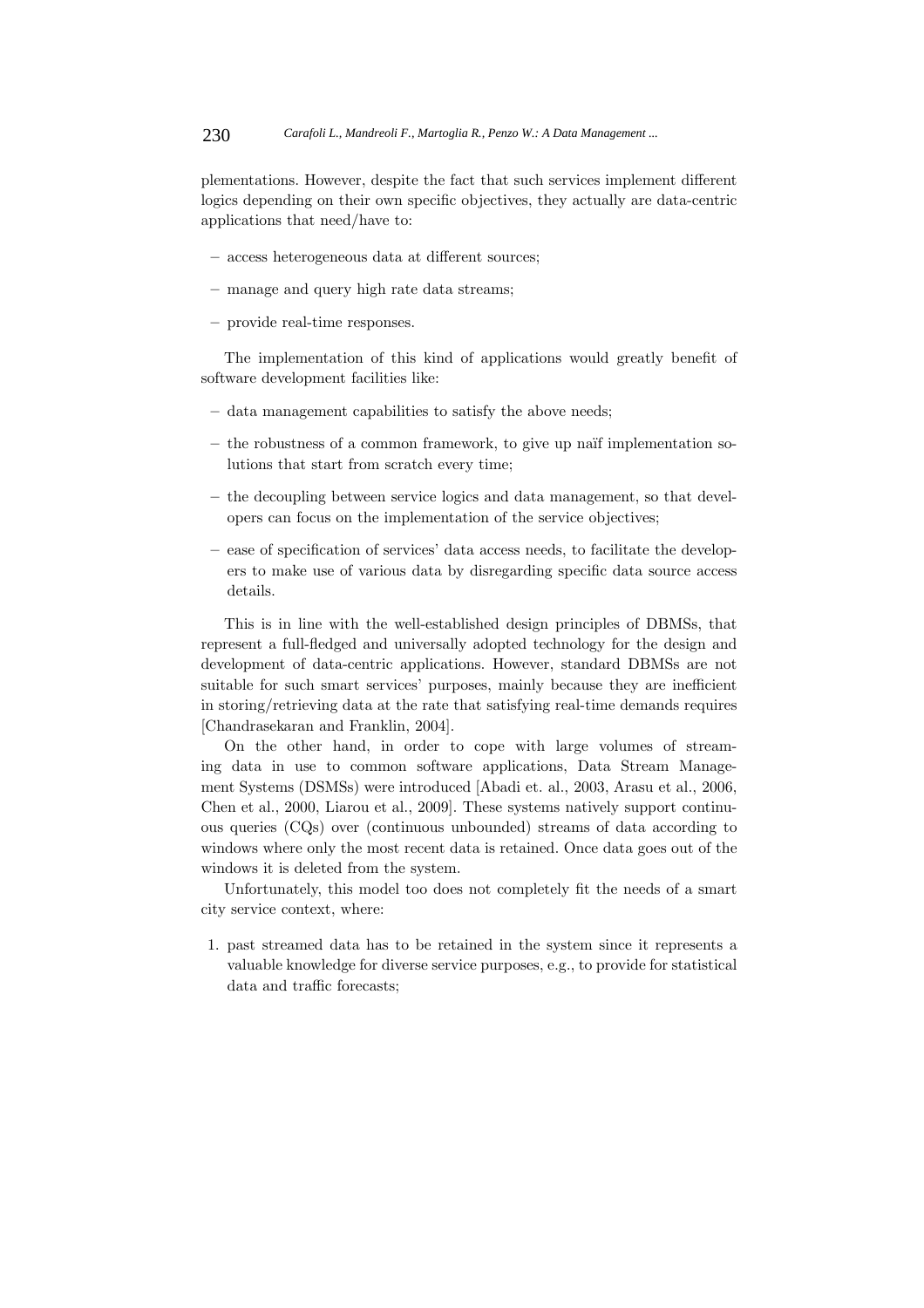2. besides CQs, also one-time queries (OTQs) on a variety of recent/historical/static data have to be supported, e.g., to reconstruct the dynamics of an accident.

In order to fulfill these needs, in this paper we present a Data Management Middleware born as a result of our data management experience in the PEGA- $SUS$  ITS project<sup>1</sup> and featuring the guarantees discussed above. The middleware offers the following facilities:

- **–** it enables the efficient storage of streaming data through the implementation of fast mechanisms for continuous writes on temporary and permanent data stores;
- **–** it manages both static data and real-time/historical data, coming from heterogeneous sources, in a transparent way;
- **–** it provides a wide range of SQL-like query capabilities for the timely delivery of smart city services, i.e. both CQs and OTQs, and supports their execution efficiently.

To this end, we consider the scenario of a Control Centre that offers various smart city services. These services rely on the data access functionalities made available by the data management middleware we propose. Notice that, while the envisioned scenario is conceptually centralized, the offered facilities can be clearly implemented in a distributed fashion on several servers, both at the service level and at the data management level, e.g. by employing cloud computing technologies like Software-as-a-Service (SaaS) and Data-as-a-Service (DaaS) mechanisms, respectively. The proposed middleware has been designed to be general and versatile in efficiently and effectively supporting data management for any kind of service. In this paper we explore its suitability to services for ITSs.

The paper is organized as follows. Section 2 presents the reference scenario and sketches the middleware's architecture, which is detailed in Section 3. Section 4 shows the experimental evaluation we conducted on a variety of traffic scenarios, Section 5 discusses related work, while Section 6 draws conclusions and briefly describes future work.

#### **2 Scenario and Architecture**

In this section we consider a scenario where a Control Centre delivers ITS smart services to different users. Looking at the top part of Figure 1, we see some cutting-edge services and applications, among which:

<sup>&</sup>lt;sup>1</sup> Italian Council Industria 2015 PEGASUS Project, http://www.wilab.org/content/progetto-pegasus.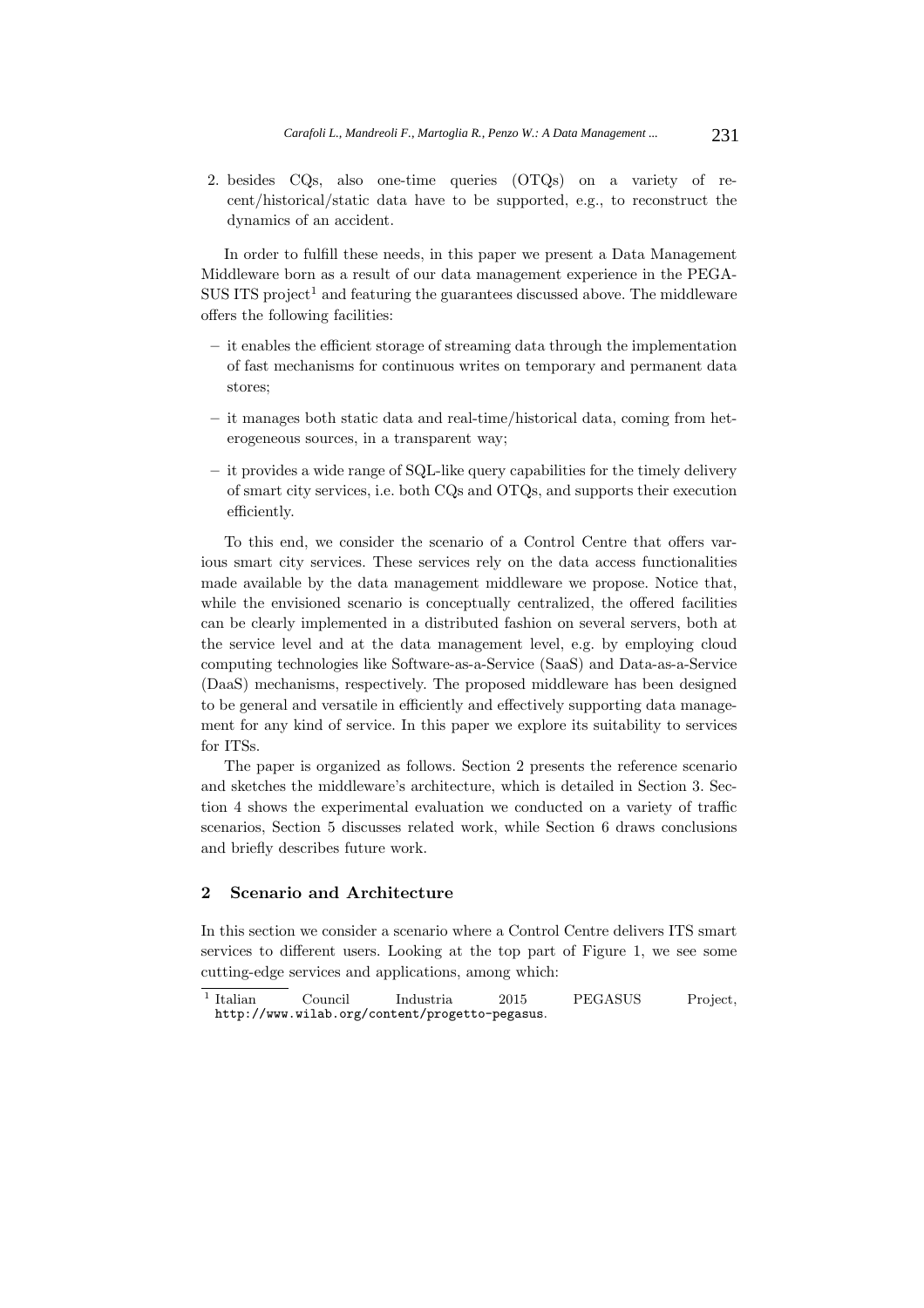

Figure 2: The architecture of the data management middleware

- a "smart parking" service suggesting to drivers the most convenient available space and the best route to reach it, taking into account dynamic weather, traffic and parking space availability information;
- a city "dashboard view" combining observational and official data into a single view of a city, including real time aggregates on bike sharing station status, air quality, river levels, predictions on weather and traffic, tube schedules, etc.
- a "parking violation" service continuously monitoring parking spaces and parking meters to promptly alert law enforcement professional about violations;
- "winter services decision support" and "smart road maintenance" services helping mobility managers to fix road problems and give the best support to drivers based on statistical and real-time weather and road temperature information, smartphone-collected road bumps notifications, etc.

As we can see, these services usually depend on lower level ITS services such as weather, position, and traffic monitoring. The latter, in turn, are based on the prompt availability of data gathered from a very large number of heterogeneous sources (lower part of the figure): highly dynamic data streams coming from vehicle-mounted GPSs, parking meters, weather and pollution sensors, smartphones, but also static data such as road networks, critical road segments that need specific monitoring, critical pollution levels, parking prices, etc.

Although all these services can be developed independently, we state that their high interconnection, their shared use of data sources, and the complexity of their information needs could be much more effectively and efficiently supported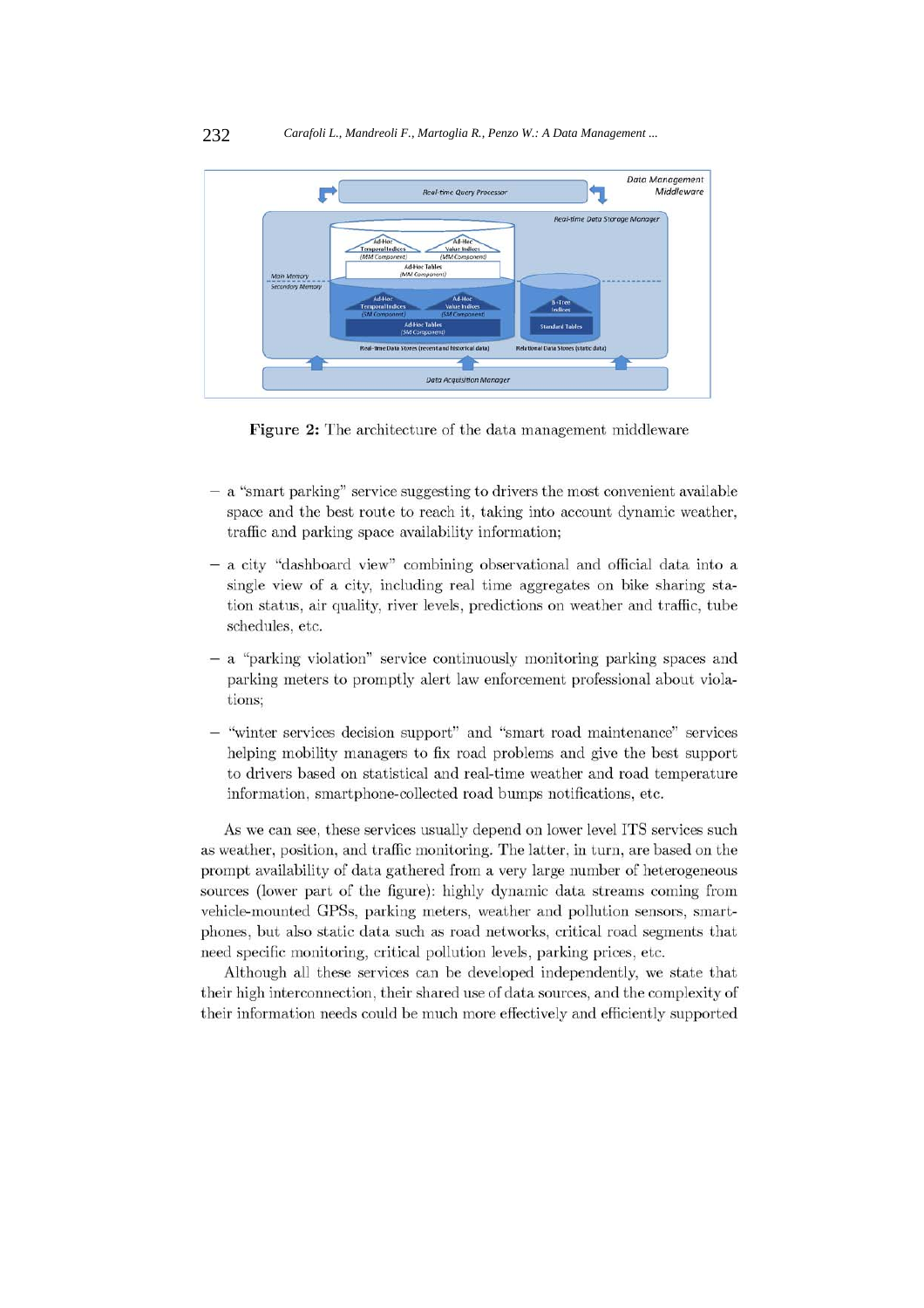by a Data Management Middleware (see central part of Figure 1) that provides a common framework offering data access and query capabilities. In this way, data management would be decoupled from the service logics and the developers would be lightened from the burden of dealing with data management issues.

In our ITS scenario, the data management middleware is located in a Control Centre, and it receives data from different information sources. Figure 2 details the middleware's architecture that consists of three main components:

The Data Acquisition Manager has the goal to convert data coming from heterogeneous data sources to common formats to be stored and queried. For example, as to geographic coordinates, one possible format is the Universal Transverse Mercator UTM-NAD83 [NOAA, 2008]. In this case, all data coming in the system in different formats, e.g. Degrees, minutes and seconds - WGS84 [NIMA, 2000], needs to be converted. It is also in charge of implementing data cleansing algorithms to extract useful information from noisy inputs with a satisfactory level of confidence [Kanagal and Deshpande, 2008].

The Real-time Data Storage Manager (RTDSM) has the goal to collect, store, and index data, supporting both very large volumes and very high input rates. Real-time Data Stores span both main and secondary memory to seamlessly accommodate and retrieve both recent and historical data in a flexible and scalable way, while static data is maintained in standard Relational Data Stores and can be accessed and joined when needed.

The Real-time Query Processor (RTQP) is in charge of the efficient execution of continuous and one-time queries. For instance, whenever a citizen submits a parking request, the smart parking service could retrieve the vehicle's position through location services, which would perform one-time queries (OTQs) on the position reports acquired from the vehicles. Best routes could be computed thanks to traffic monitoring services, which would perform continuous queries (CQs) returning, every minute, the average traveling speed of each segment. Most importantly, besides "fresh" data, many advanced services could also work on past trends, i.e. historical data, joining them with real-time data. For instance, an "accident and jams diversion" service could forecast the possible jams for the next 30 minutes by comparing the current traffic situation with historical trends, better directing the vehicles and avoiding congestions.

In the following section we will focus on the storage and querying features offered by the RTDSM and RTQP components.

#### **3 Storing and Querying Data**

Unlike DSMSs [Abadi et. al., 2003, Arasu et al., 2006, Chen et al., 2000, Liarou et al., 2009] where the storage manager (SM) and the query processor (QP) are tightly coupled, the proposed middleware borrows from traditional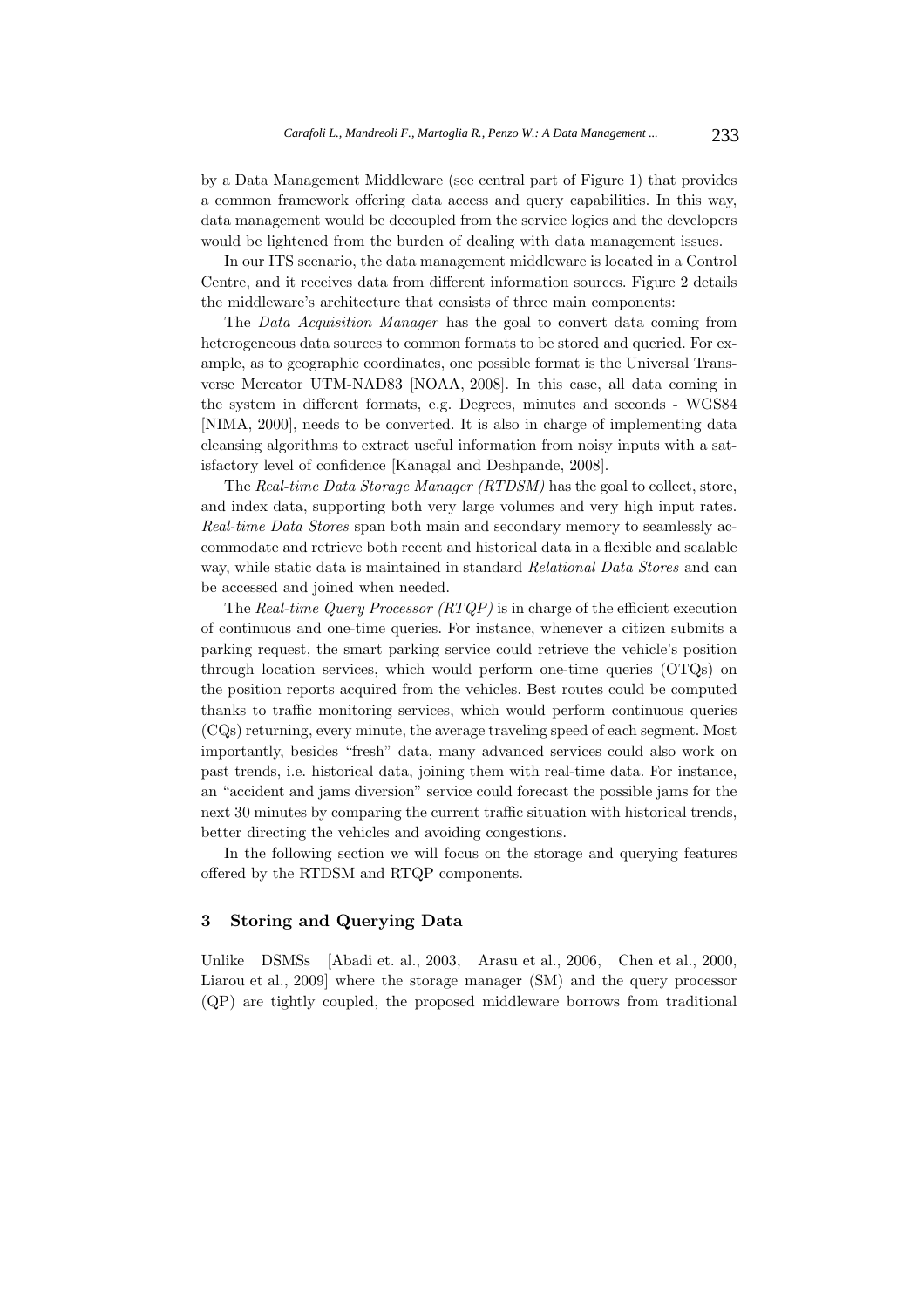DBMSs a decoupled design principle: the RTDSM is in charge of data storage and indexing and enables the RTQP to solve both OTQs and CQs on the stored data. The decoupling principle preserves change independence between the two components. In this view, the middleware aims at extending traditional DBMS technologies toward stream processing, thus leveraging a considerable amount of long-established query processing and data management techniques and making modifications on one component transparent to the other. Its interface is a declarative language that extends SQL with primitives for real-time data declaration and continuos query specification.

#### **3.1 The Real-time Data Storage Manager**

In the RTDSM, static data is kept into the relational data stores that are based on standard relational tables and indices. Real-time data is instead stored into real-time data stores that found on ad-hoc data structures and algorithms meant for supporting very high data write rates and low access latency. While the former kind of data stores is well-established in the literature, the latter one represents a novel contribution and we will focus on it to show how it supports the storage of real-time data flowing from the data sources into the system.

When a real-time data source<sup>2</sup> is added, a real-time data store is directly connected to the source stream and pulls the item from it. To this end, a data definition language statement is put at data and service designers disposal to create data stores and define their schemas. Schemas are represented as a set of attributes and always include a temporal attribute [Snodgrass, 1995] given the temporal nature of the stored data. For instance, the schema of the reports received from the active vehicles can ben defined as VEHICLES(TIME, VID, SPD, XWAY, LANE, DIR, SEG, POSITION), where TIME is the temporal attribute, VID is the vehicle ID, SPD represents the reported speed, while the other attributes are related to the actual position of the vehicle in the reference road map.

Each item is retained in the store for a long period, ideally forever. The middleware allows designers to specify the above period, named historical period, through a specific command. For instance, it is possible to specify that vehicle reports must be retained in its store for two weeks.

Relational data stores exploit standard indices (e.g. B+-trees). Fast access to real-time data stores are instead ensured by two novel kinds of indices that efficiently support the specific workload this kind of data stores are subject to: high write rate together with concurrent continuous reads with real time requirements and one-time reads often involving temporal predicates.

A temporal index on a real-time data store T accelerates temporal predicate evaluation as well as temporal window computation. It is implemented at main

<sup>2</sup> Regardless of their nature and aim, we consider real-time data sources as possible infinite sequences of data items having a fixed schema.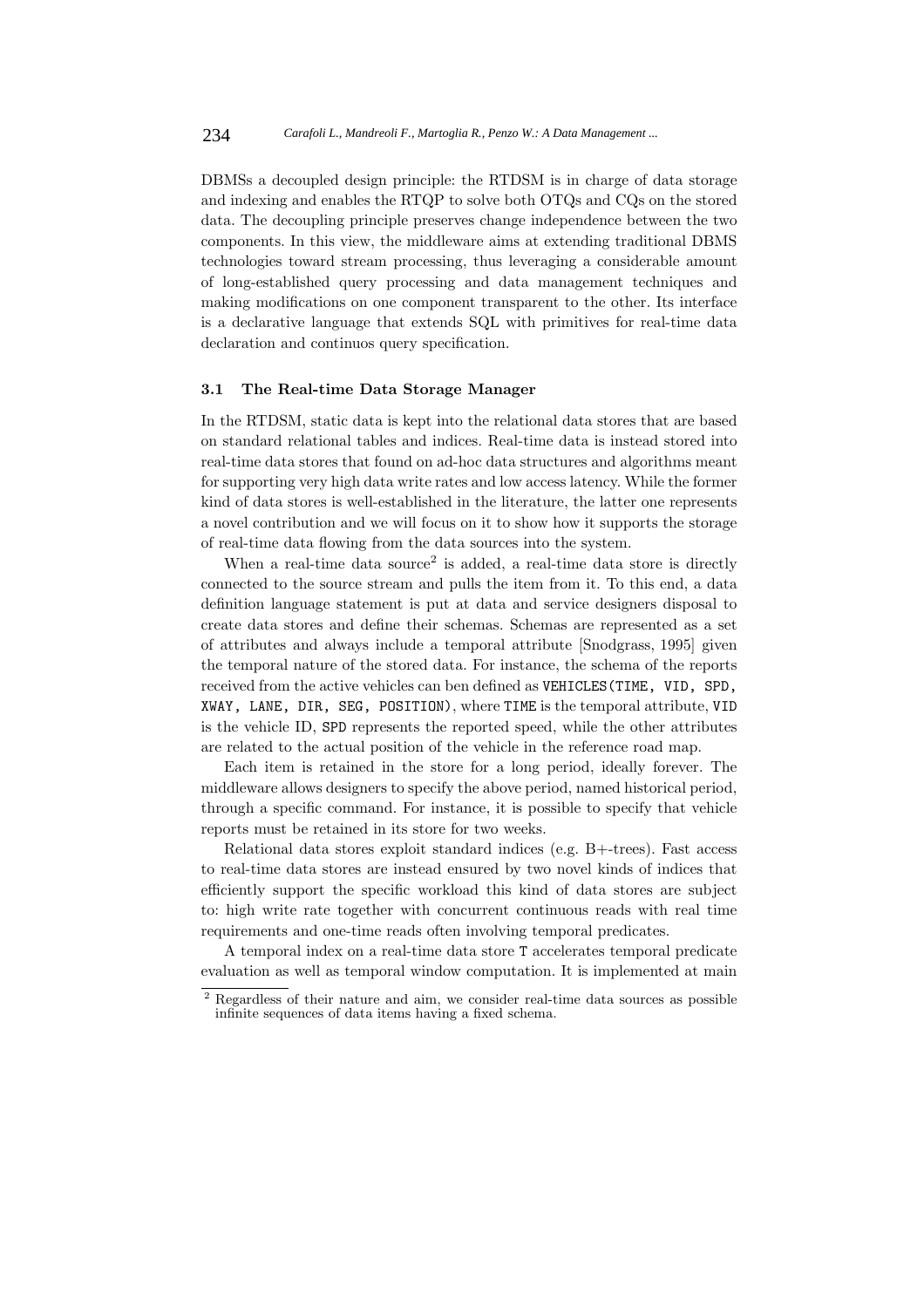memory level through a circular dynamic array that covers T's window and allows for efficient random access to a circular linked list of blocks on a temporal value basis; at secondary memory level, the index exploits the temporal order of T's tuples in the disk blocks and it is implemented as a block-oriented clustered B+-tree built on the lower bound of the time interval covered by each block.

A value index on a real-time data store T provides fast access to data values. It extends both kinds of standard secondary memory index, i.e. B+-tree and hash, with a main memory structure for fast access to the most recent data. This component is a linked list of entries where all tuples with the same attribute value are linked through forward and backward pointers, by creating a ring for each attribute value.

More details about indices can be found in [Carafoli et al., 2016]. For instance, it is possible to create an index on the attributes VID and TIME in the vehicle data store VEHICLES to speed up vehicle position requests at specific times, or to index segments (attribute SEG) to facilitate the computation of the average traveling speed of each segment.

Data stored in a real-time data store is made available to the RTQP through a data access interface that provides two methods:

- **–** Scan(store name[,pred]) that supports one-time reads, where: store name is a real-time data store name; pred is an optional selection predicate on store name's attributes;
- **–** CScan(store name,window,sample[,pred]) that implements continuous reads, where: store name is a real-time data store name; window is a timeframe that specifies the portion of the most recent items of interest; sample is a period of time and represents the delivery period; pred is an optional selection predicate on store name's attributes. Please note that, whereas CScan calls are issued only once, updates are delivered at the time rate that is specified in the sample parameter.

Both access methods are implemented through sequential scans as well as indexed scans.

#### **3.2 The Real-time Query Processor**

The RTQP represents the middleware entry point. It receives CQs and OTQs from the services running in the Control Centre and executes them by accessing the data available in the RTDSM. Results are then delivered to services to be used for the specific service purposes.

For continuous query specification, we draw inspiration from the CQL continuous query language [Arasu et al., 2006]. For instance, the following query could be submitted by the location and traffic monitoring service to calculate the average speed of each road segment: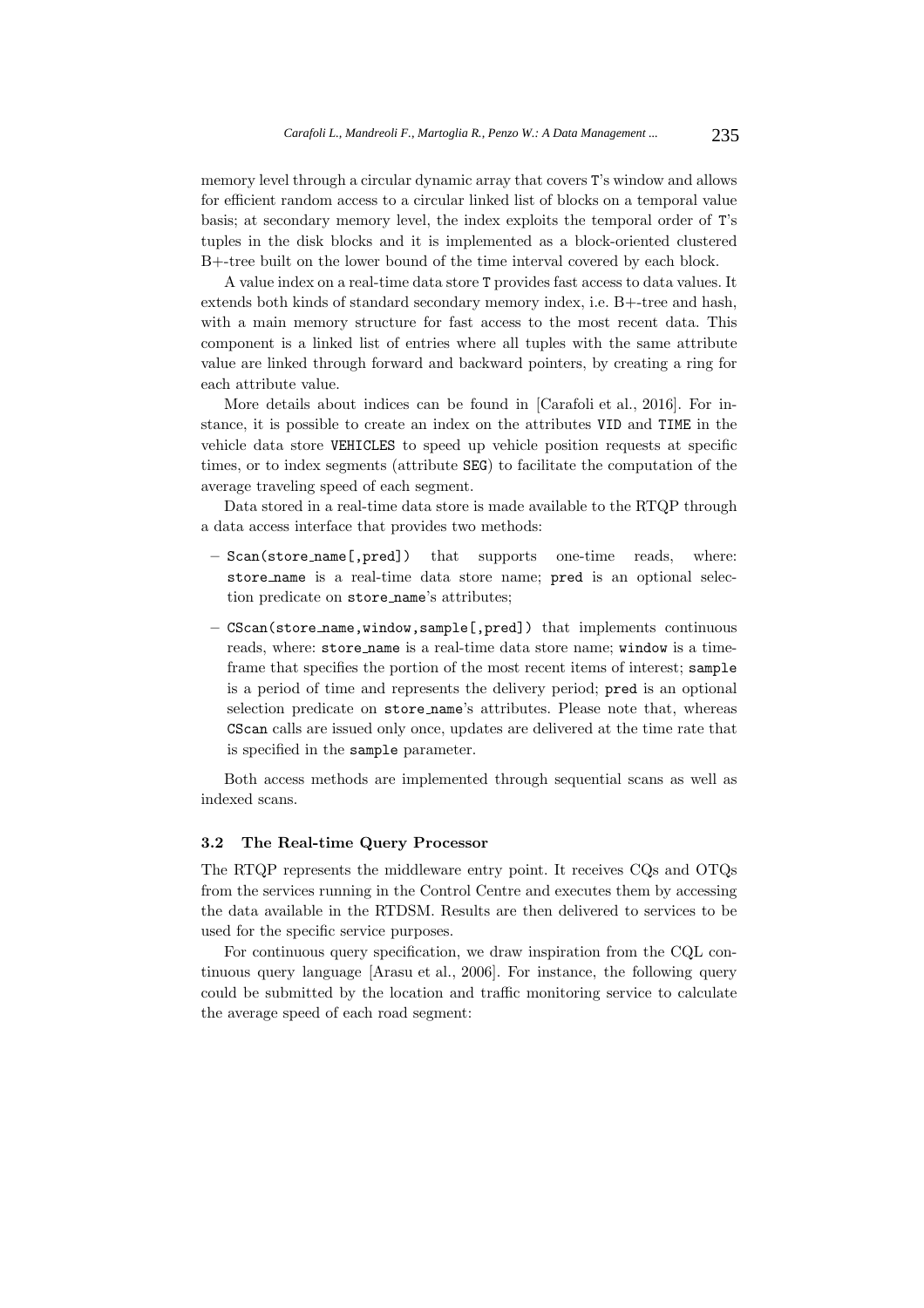```
SELECT segment, AVG(speed)
FROM VEHICLES [WINDOW INTERVAL '1' MINUTE]
GROUP BY segment
SAMPLE INTERVAL '1' MINUTE
```
According to the SAMPLE INTERVAL statement, the RTQP delivers the query results every minute while the WINDOW INTERVAL statement sets the query's domain to the data arrived in the last minute. To process the above query, the RTQP submits the continuous request  $\text{CScan}(\text{VEHICLES}, 60, 60)^3$  to the RTDSM over the VEHICLES real-time data store. Every minute, the RTQP computes the average speed of each road segment within query answering latency specified in the query.

It is worth noting that for the SAMPLE INTERVAL specification, the special parameter REALTIME can be used in place of a time interval, that means that the query is re-evaluated as new data arrive. For instance the following CQ shows the possibility of querying real-time data together with static data, joining them as needed:

```
SELECT p.stationId, AVG(p.ozone)
FROM POLLUTION p [WINDOW INTERVAL '30' MINUTE]
GROUP BY p.stationId
HAVING AVG(p.\ozone) > (SELECT c.gty FROM CRITICAL^\iota LEVELS c
                         WHERE c.type ='ozone')
```
SAMPLE INTERVAL REALTIME

It involves the POLLUTION real-time data store that receives pollution reports from the pollution stations at specific time intervals and the relational data store CRITICAL LEVELS that maintains the critical dust levels at the ground level. The query returns the identifiers of the stations whose average ozone values in the reference period are greater than the admitted value (indeed, ozone concentration at the ground level could be harmful to people). In this case the RTQP splits the query into the continuous request CScan(POLLUTION, 1800, REALTIME) and a standard read request over the CRITICAL LEVELS to the RTDSM. Each time the RTQP receives the required data from the RTDSM, it computes the aggregate values and joins them against the CRITICAL LEVELS values.

Finally, the following query is an OTQ on a a real-time data store:

SELECT position FROM VEHICLES WHERE time=NOW AND vid= $VID_X$ 

<sup>3</sup> Notice that intervals are always expressed in seconds.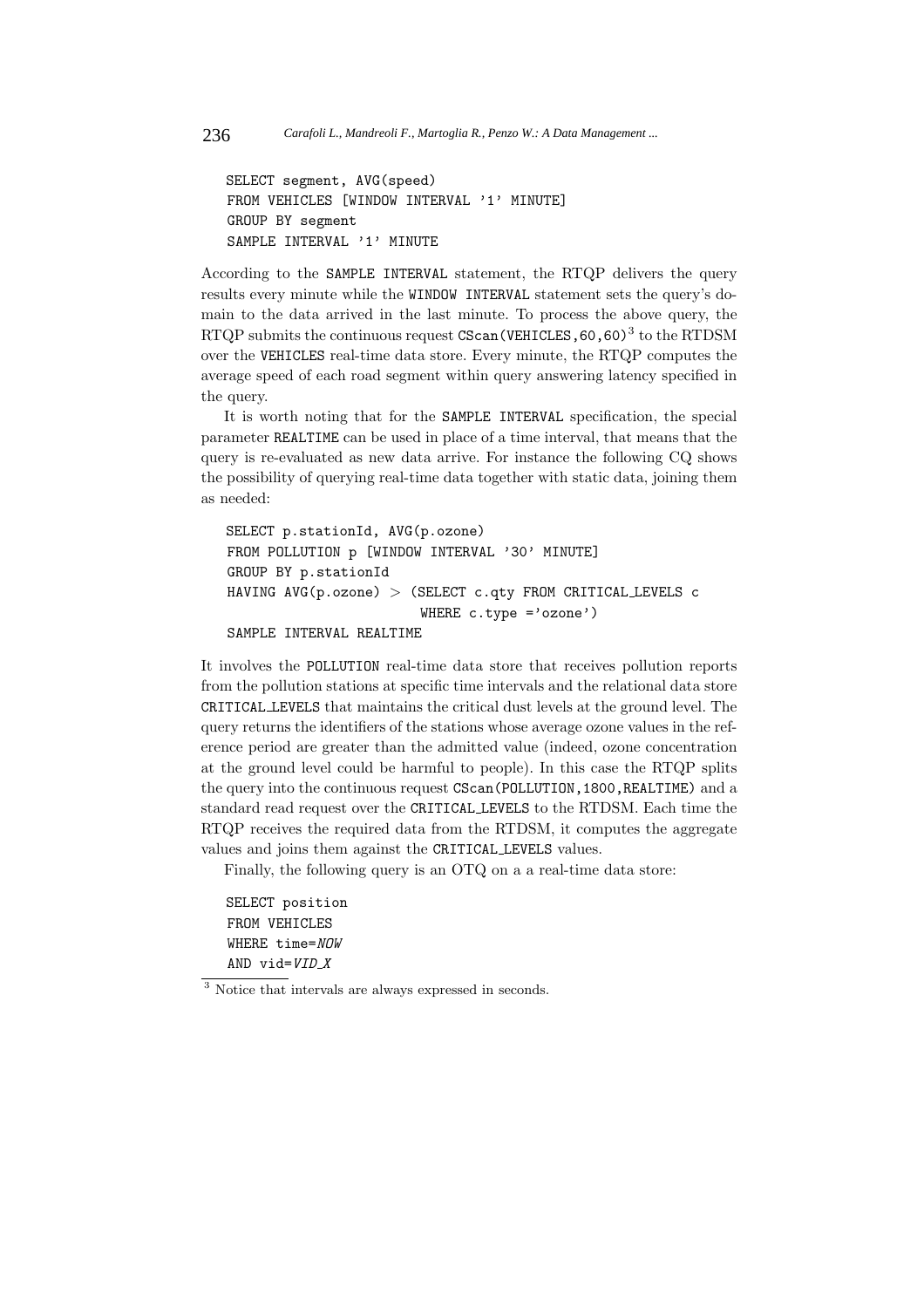returns the current position of a specified vehicle, so it is one base query for the location and traffic monitoring service. In this case, the RTQP submits the onetime request  $Scan(VEHICLES, time = NOW AND vid = VID.X)$  to the RTDSM and directly delivers the returned result to the calling service.

#### **4 Experimental Evaluation**

We implemented a prototype of the data management middleware, where all the real-time data store structures and management code are implemented in Java 1.6. We exploited Oracle BerkeleyDB 11gR2, a lightweight embedded database library, to implement the secondary memory component of the two new kinds of indices, i.e. temporal and value indices, described in Section 3.1; standard relational data stores, i.e. relational tables and their indices, are maintained in PostgreSQL 9.0. Furthermore, we completed the functionalities of our system by implementing in Java the state-of-the-art QP algebraic operators.

In this section we will show the results we obtained from the tests we performed on the prototype. All the experiments are executed on standard PC configuration: an Intel Core2 Quad Q9450 2.66Ghz Win7 Pro 64Bit workstation, equipped with 4GB RAM and a 500GB 7200rpm SATA disk.

#### **4.1 Experimental Setting**

Since the tests are mainly focused on the prototype overall performance and scalability, without loss of generality we will consider vehicles (i.e., their position and speed sensors) as the primary source of incoming information. In particular, we will report on the tests we designed to stress the middleware capabilities in reacting to simulated smart city-like workloads. We considered four different city scenarios, reproducing actual traffic conditions of as many cities in different parts of the world:

- **–** Bologna: a portion of the city center of Bologna (Italy), i.e. a typical European urban scenario involving narrow streets;
- **–** Rome: another European portion involving non-central junctions and crossroads in Rome (Italy), with fast and multi-way segments, and high traffic density;
- **–** Toll Plaza: a portion of multi-way road junctions in Camden (New Jersey, USA), including a toll-payment station, with medium traffic density;
- **–** Beijing: a portion of Beijing traffic network, with very intense, congested and heterogenous (i.e. cars, motorbikes and bicycles) traffic conditions.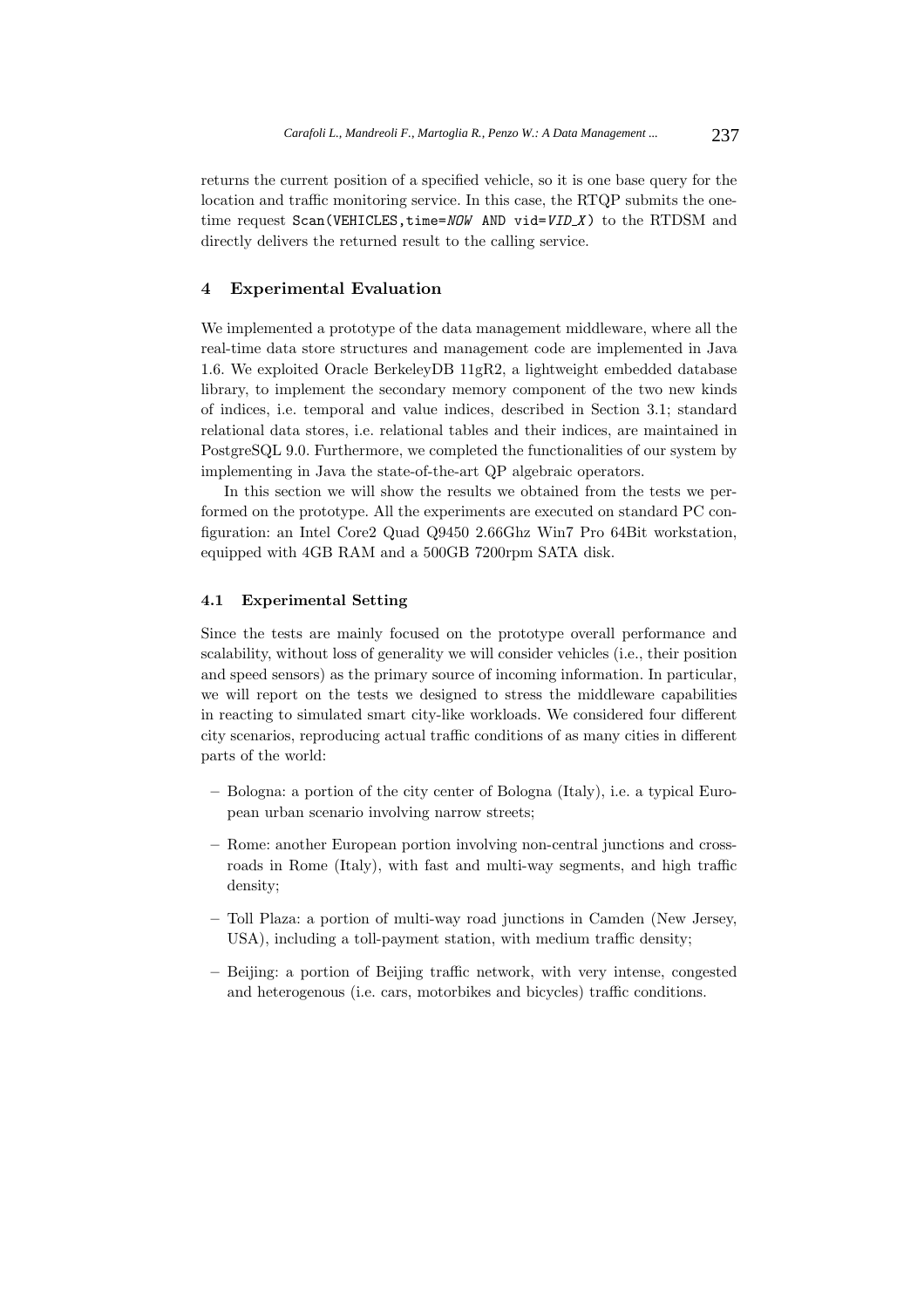| a) |                 | <b>Scenarios</b> |   |                 |              |                            |                  |                                                                                                    |        |                |           |          |  |
|----|-----------------|------------------|---|-----------------|--------------|----------------------------|------------------|----------------------------------------------------------------------------------------------------|--------|----------------|-----------|----------|--|
|    |                 |                  |   |                 |              |                            |                  | <b>Vehicles</b>                                                                                    |        | <b>Reports</b> |           |          |  |
|    |                 | Scenario         |   | <b>Duration</b> | Size         | <b>#Segments</b>           | <b>#Vehicles</b> | Average life                                                                                       | speed  | Reports        | Reports   | Reports  |  |
|    |                 |                  |   | (h)             | (Km)         |                            |                  | (h)                                                                                                | (Km/h) | / vehicle      | / segment | / minute |  |
|    |                 | Bologna          |   | 10              | $10\times10$ | 468                        | 137              | 7.171                                                                                              | 29.19  | 0              | $\Omega$  | 7839     |  |
|    |                 | Rome             |   | 10              | 2.2x0.7      | 253                        | 10667            | 0.22                                                                                               | 53.58  | 166            | 6994      | 29489    |  |
|    |                 | Toll Plaza       |   | 10              | 2.3x1.4      | 80                         | 7902             | 0.43                                                                                               | 43.4   | 307            | 30358     | 40477    |  |
|    |                 | Beijing          |   | 10              | 1.2x1        | 100                        | 17184            | 0.28                                                                                               | 15.93  | 204            | 35058     | 58430    |  |
|    |                 |                  |   |                 |              |                            |                  |                                                                                                    |        |                |           |          |  |
| b) | Query workload  |                  |   |                 |              |                            |                  |                                                                                                    |        |                |           |          |  |
|    |                 | Data             |   |                 | Load         |                            |                  | Description                                                                                        |        |                |           |          |  |
|    |                 |                  |   |                 |              | #Tot (CQ) / Avg Rate (OTQ) |                  |                                                                                                    |        |                |           |          |  |
|    | Query           | Recent Histor    |   | Static          | High         | Med                        | Low              |                                                                                                    |        |                |           |          |  |
|    | CO1             | x                |   |                 | 10000        | 5000                       | 1000             | Every minute, the current position of a given vehicle                                              |        |                |           |          |  |
|    | CO <sub>2</sub> | x                |   |                 | 10000        | 5000                       | 1000             | Every 5 minutes, the current average speed of the vehicles in a given segment (aggregate)          |        |                |           |          |  |
|    | CQ3             | x                |   | $\mathbf x$     | 10000        | 5000                       | 1000             | Every 5 minutes, the current mean number of vehicles for each segment in a list (aggregate)        |        |                |           |          |  |
|    | OTO1            |                  | x |                 | 30/sec       | 15/sec                     | 3/sec            | The position of a given vehicle on a given time in the past                                        |        |                |           |          |  |
|    | OTQ2            | x                |   | x               | 30/sec       | 15/sec                     | 3/sec            | The trajectory (last 50 positions) of each vehicle in a list                                       |        |                |           |          |  |
|    | OTQ3            | x                | x |                 | 30/sec       | 15/sec                     | 3/sec            | Check if a given vehicle is currently in the same position that it had on a given time in the past |        |                |           |          |  |

Figure 3: Experimental setting: (a) specifications of the four scenarios and (b) specifications of the query workload

All the scenarios simulate the incoming data exchanges (position reports from vehicles and queries on them) needed to support services such as the ones described in Section 2. The scenarios were created by professional traffic engineers in the PTV Vision VISSIM<sup>4</sup> simulation software, a widely used tool for stateof-art transportation planning and operations analysis. Each of the scenarios is accurately modelled by means of several data defining the characteristics of the roads that need to be implemented: arcs, characterized by the number and form of the lanes; connections between arcs for modeling changes of direction (including turning at intersections) and for reducing or increasing the number of lanes; speed distribution laws for both arcs and connections; specific data to model the resolution of conflict points at intersections, including split levels, precedence rules and traffic lights. The volumes of traffic, the speed, the percentage of violations and all other VISSIM inputs are taken from real data, therefore all the scenarios represent an absolutely realistic traffic behavior.

As we can see from Figure  $3(a)$ , which shows the detailed features of the scenarios, all of them share a length of 10 hours, while the rate of incoming position reports varies from nearly 8000 to nearly 60000 reports per minute. The diverse characteristics of the scenarios show the reaction of the middleware in storing, indexing and querying differently distributed data in real-time: for instance, Toll Plaza and Beijing have less and longer road segments and, therefore, a very high concentration of vehicles per segment. Bologna has less vehicles but with a much higher average life, and so on.

 $4 \text{ http://www.ptv-vision.com}$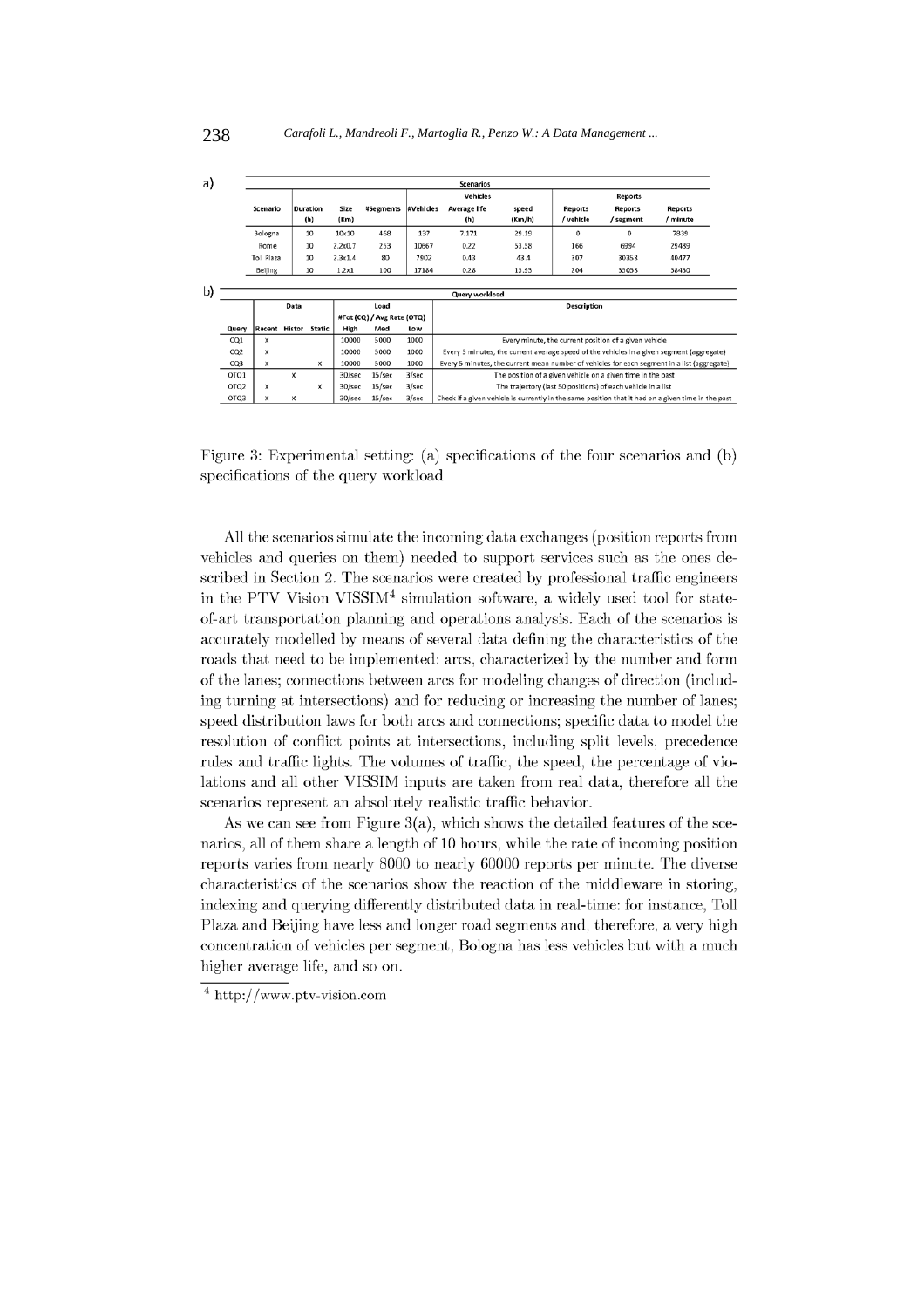| Results           |                                            |                             |                |     |  |  |  |  |  |  |  |
|-------------------|--------------------------------------------|-----------------------------|----------------|-----|--|--|--|--|--|--|--|
| High load         |                                            |                             |                |     |  |  |  |  |  |  |  |
| <b>Scenario</b>   | RetrTup/min                                | <b>Response Time (msec)</b> |                |     |  |  |  |  |  |  |  |
|                   |                                            | Avg                         | Min            | Max |  |  |  |  |  |  |  |
| Bologna           | 49432                                      | 76.54                       | 12             | 423 |  |  |  |  |  |  |  |
| Rome              | 79937                                      | 42.92                       | 6              | 306 |  |  |  |  |  |  |  |
| <b>Toll Plaza</b> | 69543                                      | 69.05                       | 9              | 623 |  |  |  |  |  |  |  |
| Beijing           | 218791                                     | 70.73                       | 6              | 515 |  |  |  |  |  |  |  |
| <b>Med load</b>   |                                            |                             |                |     |  |  |  |  |  |  |  |
| Scenario          | RetrTup/min                                | <b>Response Time (msec)</b> |                |     |  |  |  |  |  |  |  |
|                   |                                            | Avg                         | Min            | Max |  |  |  |  |  |  |  |
| Bologna           | 24553                                      | 48.22                       | 4              | 148 |  |  |  |  |  |  |  |
| Rome              | 43897                                      | 27.04                       | $\mathfrak{p}$ | 107 |  |  |  |  |  |  |  |
| <b>Toll Plaza</b> | 35269                                      | 43.5                        | 3              | 218 |  |  |  |  |  |  |  |
| Beijing           | 112986                                     | 44.56                       | $\overline{2}$ | 180 |  |  |  |  |  |  |  |
| Low load          |                                            |                             |                |     |  |  |  |  |  |  |  |
| <b>Scenario</b>   | RetrTup/min<br><b>Response Time (msec)</b> |                             |                |     |  |  |  |  |  |  |  |
|                   |                                            | Avg                         | Min            | Max |  |  |  |  |  |  |  |
| Bologna           | 4854                                       | 6.03                        | 1              | 19  |  |  |  |  |  |  |  |
| Rome              | 8943                                       | 3.38                        | 1              | 13  |  |  |  |  |  |  |  |
| <b>Toll Plaza</b> | 6873                                       | 5.44                        | 1              | 27  |  |  |  |  |  |  |  |
| Beijing           | 22861                                      | 5.57                        | 1              | 23  |  |  |  |  |  |  |  |

Figure 4: Results: Response time and retrieved tuple rates for the three query workloads on the four city scenarios

On these four scenarios, we considered three different query workloads (high, medium and low load) each composed by a varying number of CQs and OTQs taken from 6 representative types (see Figure 3(b)). CQ1, CQ2 and CQ3 represent possible queries issued by location, traffic monitoring, and dynamic vehicle counting services, respectively. On the other hand, the OTQs could be possibly issued for an insurance check (OTQ1), for analysing a recent accident (OTQ2) or for a parking violation check (OTQ3). All OTQs are generated randomly with the mean frequency shown in table, while all the CQs run continuously over the full simulation time; therefore, we will have from 3000 (low workload) to 30000 (high workload) CQs concurrently running, besides all OTQs. All queries involve the retrieval of a combination of recent, historical and static information from the middleware (see the Description field in the figure); in order to answer most of the queries, further elaborations on the retrieved data are also required and performed, such as aggregates (e.g. CQ2 and CQ3) and joins (e.g. CQ3, OTQ2, OTQ3).

#### **4.2 Middleware Performances**

Figure 4 shows the average, minimum and maximum response time the middleware achieves for the three query workloads on the four city scenarios. The retrieved tuple rate, i.e. the number of tuples that have to be accessed and retrieved in order to produce the final answers, is also shown in order to quantify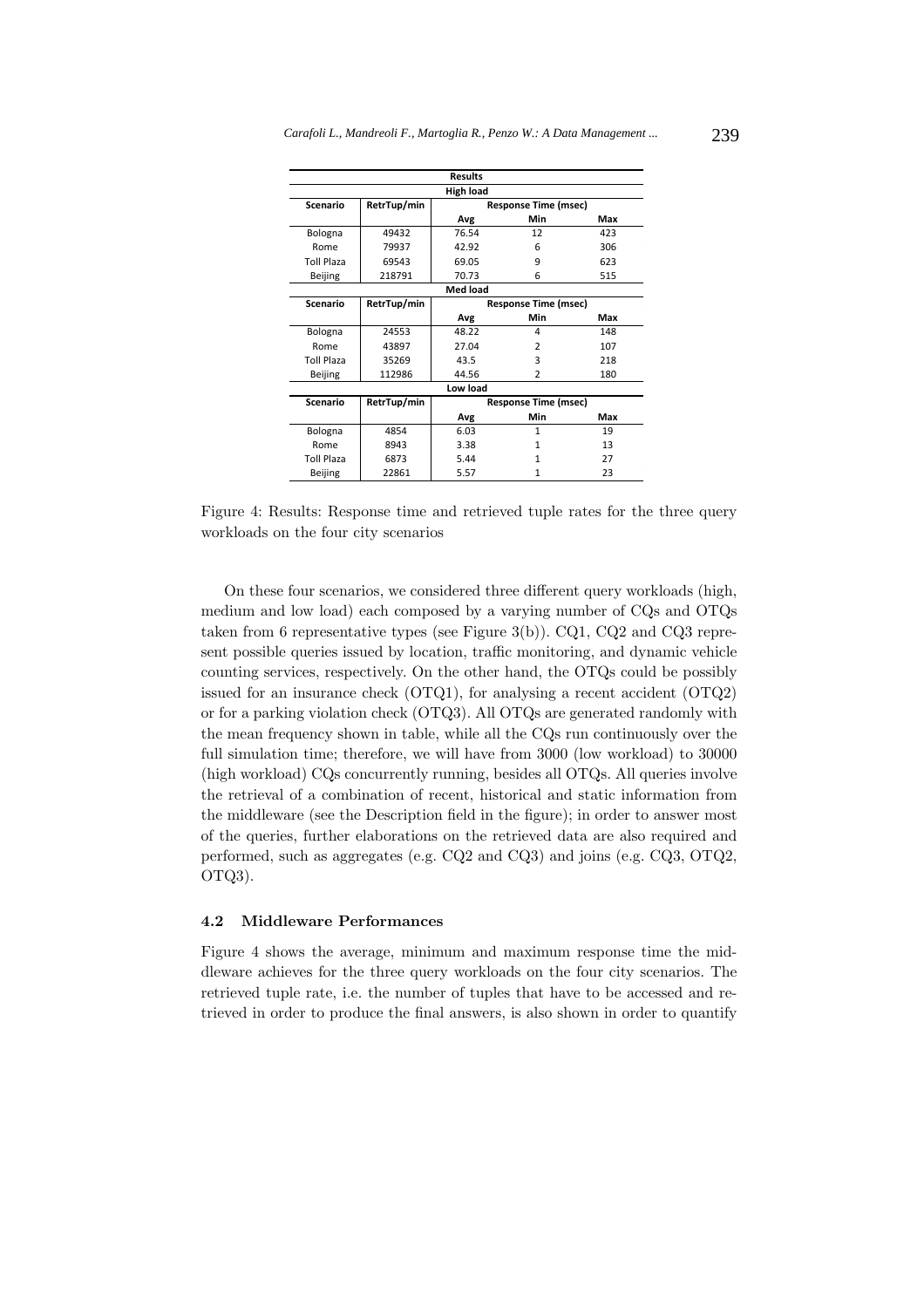

Figure 5: Results: (a) Average response time detail and (b) comparison over the 10-hours simulation time for Rome at high load

the complexity of each scenario at the RTDSM level. As we can see, each scenario is completed with very good results, i.e. all the data incoming from the vehicles is indexed and stored in the real-time data repository and all the query answers are delivered with very low response times. Even at high load, the system is able to cope well with the very demanding query frequency: the average response time is 76 milliseconds at most, with maximum times of 0.6 seconds or less. Also, the stability and scalability trend appears good: for instance, between medium and high  $(2x)$  load, response times are less than double, while the average response time keeps steady for all the duration of the simulation (see the trend depicted in Figure  $5(a)$ ).

#### 4.3 Comparison with Other Data Management Systems

In Figure 5(b) we compared the middleware performances to those obtainable by a standard DBMS (PostgresSQL 9) and a NoSQL system (Apache Cassandra 1.1.16 [Apache Software Foundation, 2015]). While the DBMS is certainly very powerful in managing frequent and complex one-time queries on large amounts of data, the very high insertion rates coupled with the inability to natively support CQs (which have to be transformed in a sequence of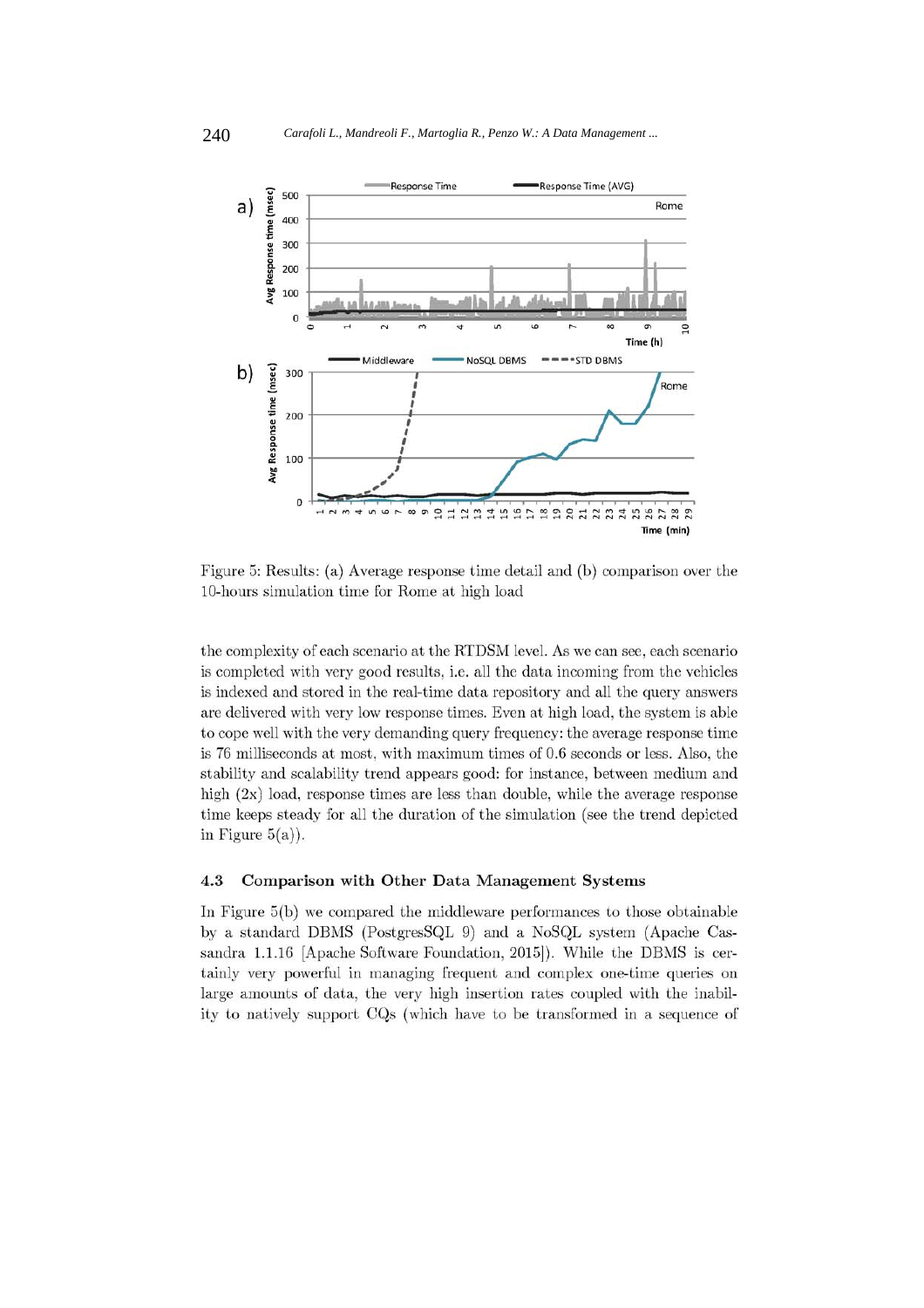

Figure 6: Scalability results: Average response time detail on (a) Extended 100 hours scenario and (b) synthetic Linear Road benchmark

OTQs), ultimately produce unacceptable results. On the other hand, also the NoSQL system in our setting seems to be unable to keep up with the rate required to support the scenarios. Please note that in our tests we focused on single-node implementations for all the considered systems; approaches relying on parallel and/or distributed architectures are orthogonal and would, of course, help in managing heavier workloads and data volumes. We will discuss this aspect in future work. Finally, we purposely not compared the middleware with state-of-the-art DSMSs [Abadi et. al., 2003, Arasu et al., 2006, Chen et al., 2000, Liarou et al., 2009] since these systems are not suitable for the purposes of the considered application scenarios, as discussed in Section 5.

#### **Scalability Tests**  $4.4$

In order to assess the scalability of our system, we performed two kinds of additional "stress" tests. First of all, we instantiated extended versions of the tests discussed in the previous sections, running up to 100 hours and thus with a consequently much larger amount of data to be indexed and queried. Figure  $6(a)$ shows the results obtained for Rome in a 100 hours setting (this is representative of the results we obtained for all the other scenarios): as we can see, the average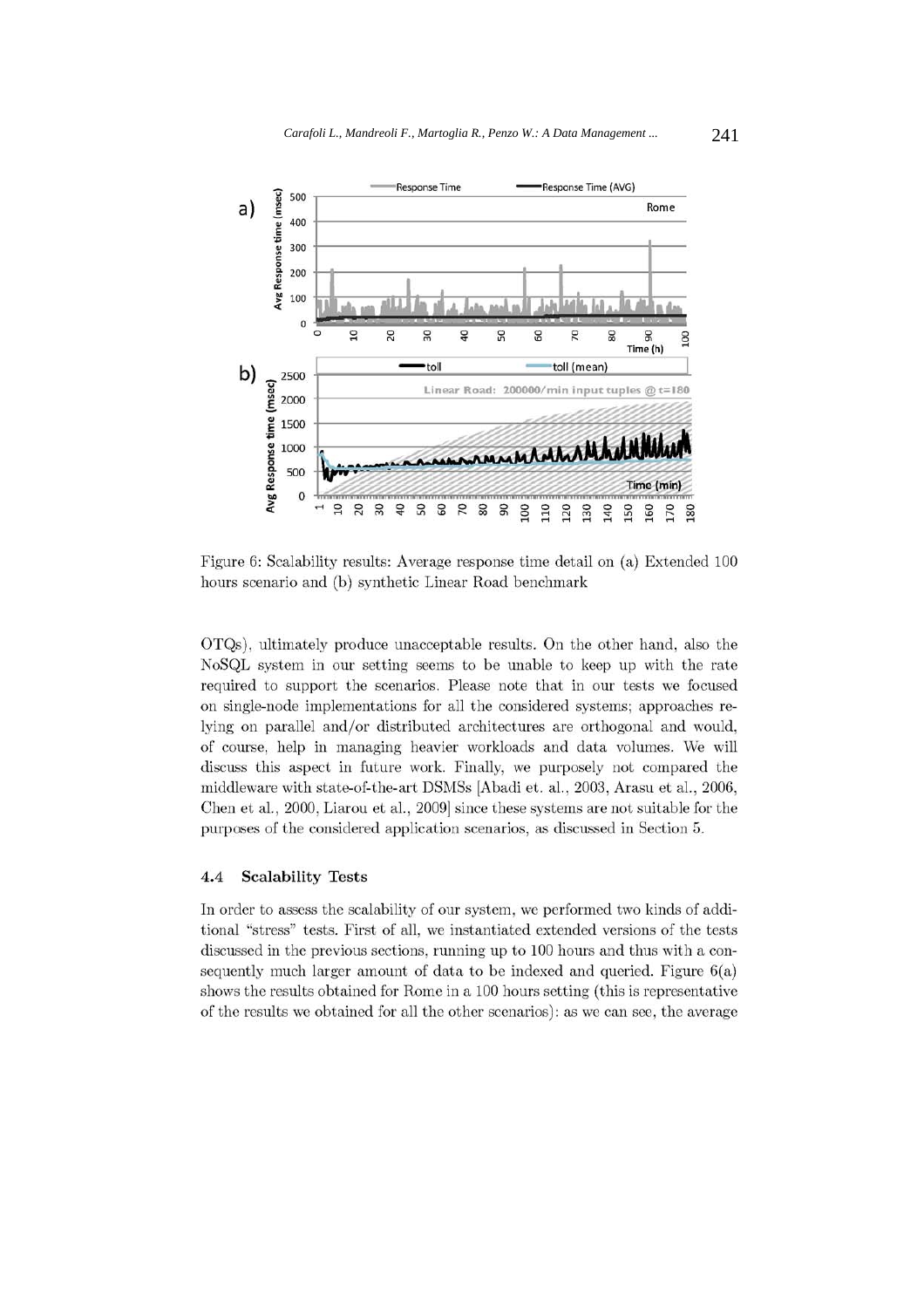response time keeps steady, and its trend is completely comparable to the one shown in Figure 5(a), even if the tests take place on a 10 times longer time span. This confirms the general stability and good scalability of the middleware, with low average response time keeping below 100 ms.

The second kind of scalability tests we performed (Figure 6(b)) is based on the synthetic Linear Road benchmark [Arasu et al., 2004], which is a reference in the ITS and stream data management fields. The benchmark simulates a real time traffic management scenario where a multitude of cars move on multiple lanes of a virtual highway and pay dynamically calculated tolls. The position of cars have to be monitored and the tolls each of them needs to pay have to be computed in real-time; this computation should also be performed by dynamically identifying accidents. Four types of requests have to be satisfied in a strict response time deadline of 5 seconds: accident notifications, toll notifications, account balances and daily expenditures. The input data can be generated at varying levels of complexity (i.e., number of simulated expressways); in our tests we simulated two expressways. As it is, the standard benchmark is mainly devised for testing in-memory systems; therefore, we extend its requirements to go beyond recent data: while executing all the CQs and OTQs required for producing the output, we also demand the system to maintain the full stream history of position reports and to make such history always queryable. Figure 6(b) shows the obtained results for average response time for toll notification queries (other queries performed in a similar manner). Please note that the more time goes by, the more data enter the system (see shadowed area in figure), making this kind of test specifically significant for our scalability evaluation purposes: for instance, in the last minutes of the simulation we get to process more than 200000 reports per minute along with complex OTQs and CQs running. Also in this setting, the average response time is kept steadily below 0.7 seconds, well below the benchmark requirements, even with the additional requests on secondary memory storage.

## **5 Related Work**

Building on our data management experiences in actual smart city scenarios [Mandreoli et al., 2010, Carafoli et al., 2012], and from the preliminary ideas presented in [Carafoli et al., 2013], we developed the middleware we presented and tested in detail in this paper. While we experienced its application in the ITS context, the middleware is actually general and can be employed in several areas (e.g., networking, retail industry, sensor networks). Its main advantage is the full decoupling between service logics and data management, supporting the development of any kind of service, and between data storage and data querying, making the management of real-time, historical, and static data an intuitive and unified experience, as is for static-only data in a standard DBMS.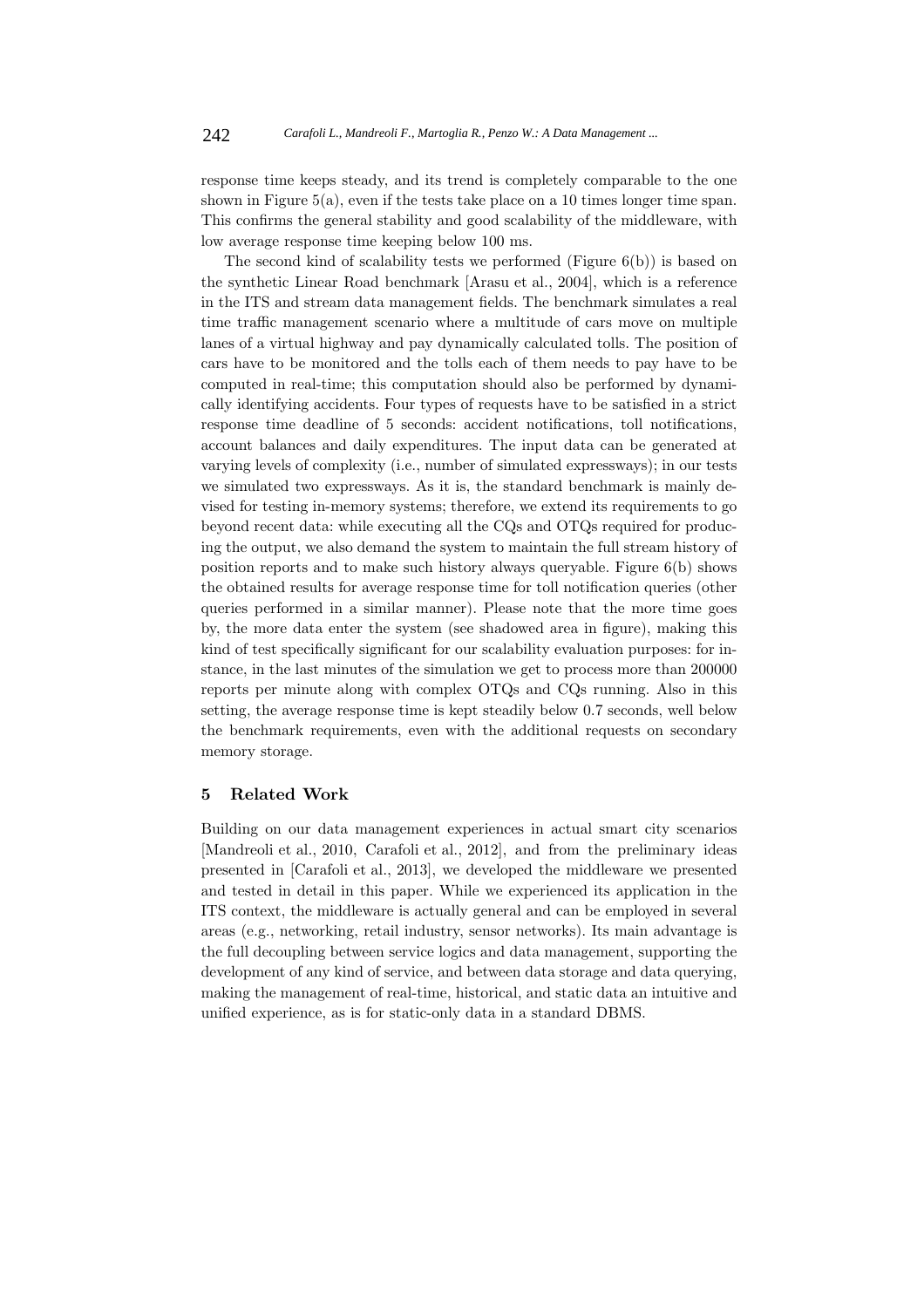To the authors' knowledge, no data management proposals exist which are explicitly devoted to the issues of ITSs, or which are able to offer all the advantages proposed.

To the state of the art, the core of a typical ITS is usually a Data Stream Management System (DSMS), a powerful architecture in processing huge amounts of real-time data. This is witnessed by DSMSs' successful application in specific real-world ITS contexts such as a real-time route planner in Lucerne  $[Oz<sub>z</sub>at]$  et al., 2011] or a real-time traffic information management system in Stockholm [Biem et al., 2010]. In these systems, data is stored in main memory only, and it is kept there as long as it is needed in order to solve the continuous requests that are currently in execution; then, data flows out of the system. Due to these characteristics, DSMSs (e.g., [Abadi et. al., 2003, Arasu et al., 2006, Liarou et al., 2009, Chandrasekaran and Franklin, 2003, Chen et al., 2000]) as well as NewSQL systems (e.g. [Cetintemel et al., 2014]) do not comply with the context envisioned for the development of complex smart city services, where real-time data must be retained beyond their real-time processing to offer extended knowledge for various service purposes and also need to be joined with static data.

Although some DSMSs have moved towards mechanisms that permanently store part of the data [Abadi et. al., 2003, Arasu et al., 2006], in such systems any flow of stored tuples is actually a stream, and OTQs reduce to CQs. The severe overhead of converting permanently stored data to streams before being able to query it makes these systems unsuitable to support application scenarios like the ones considered in this paper. Moreover, they need to redesign from scratch a core of well-established DBMS functionalities that can not be reused as such in a DSMS architecture.

Other works (e.g., [Botan et al., 2009, Golab et al., 2009, Balazinska et al., 2007, Tufte et al., 2007, Chandrasekaran and Franklin, 2004]) propose two-layered solutions with a DSMS relying on the storage functionalities provided by a DBMS. However, in these dichotomic DSMS-DBMS solutions, persistent storage of streaming data is performed through external databases, thus making queries on historical data highly inefficient and ineffective because of the lack of continuous update capabilities by traditional DBMSs, as also discussed in [Franklin et al., 2009] and shown in section 4.

Other systems, like key-value and column-oriented NoSQL DBs [Han et al., 2011, Apache Software Foundation, 2015], although supporting high-performance read/write workloads, hardly fit complex and general scenarios like the one considered in this paper. They are primarily designed to either efficiently support primary-key-based operations or to accelerate aggregation operations in data warehouse contexts, but in more general and query-intensive scenarios their performance degrades significantly, as shown by our experiments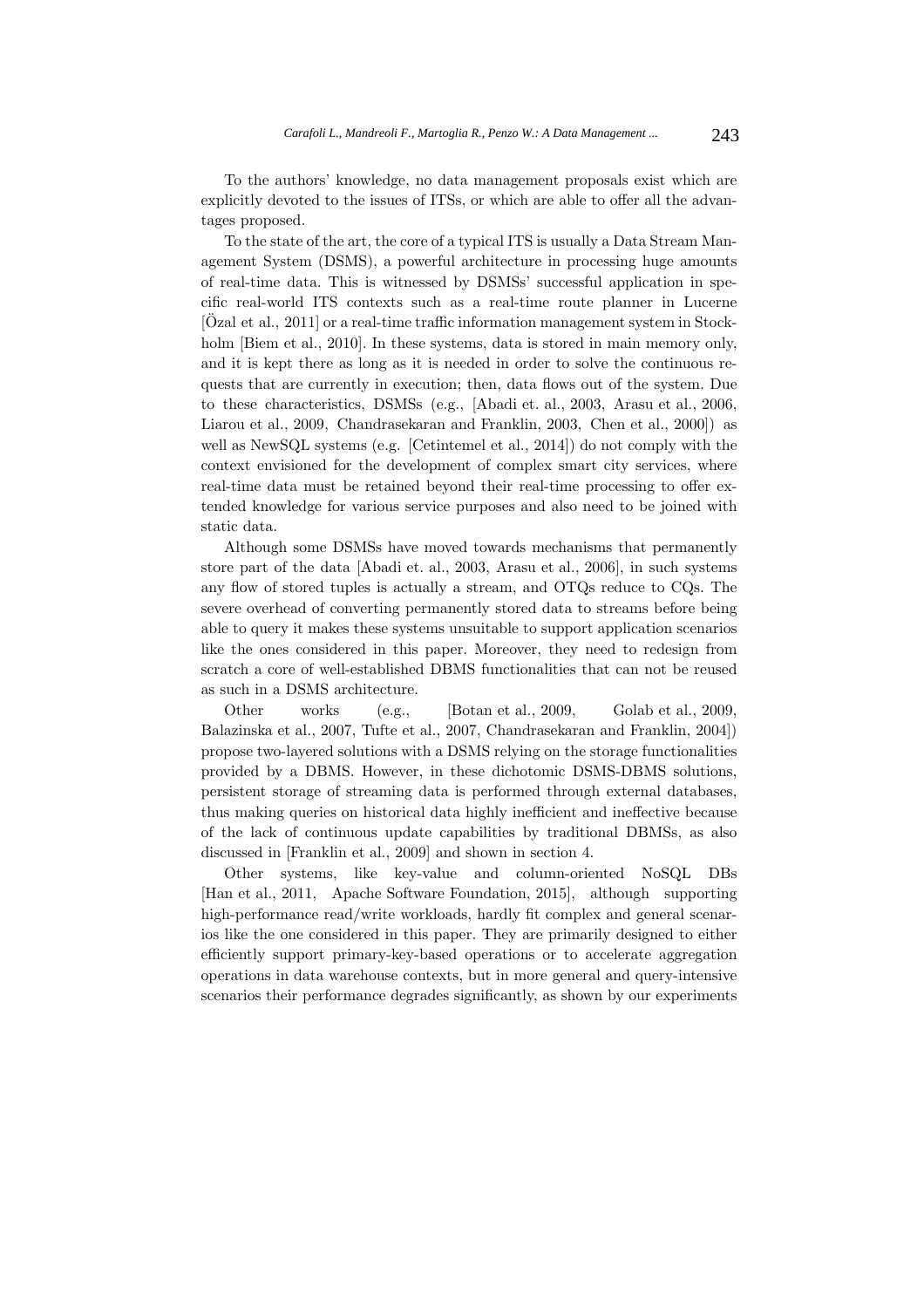#### in Sect. 4.

Some commercial DBMS vendors have recently invested in the development of streaming systems [IBM, 2015, PipelineDB, 2015, TIBCO Software, 2015, StreamInsight, 2014, Witkowski et al., 2007]. For instance, InfoSphere Streams [IBM, 2015], StreamBase [TIBCO Software, 2015], StreamInsight [StreamInsight, 2014], and Oracle [Witkowski et al., 2007] offer powerful platforms for the development of complex event processing and real-time analytical applications. These systems enable the access to live and historical data in a streaming fashion, in that databases are considered as event sources and/or targets. Thus, they implement the dichotomic DSMS-DBMS vision having the limitations discussed above. PipelineDB [PipelineDB, 2015] is an open-source relational database that runs SQL queries continuously on streams, incrementally storing results in tables. The main difference with our approach is that in PipelineDB continuous queries are intended to reduce the cardinality of the streaming data to be stored. To this end, queries must be known a priori.

On the other hand, by following an orthogonal approach, we adopt an allembracing perspective, in that we aim at proving the feasibility of making both real-time, past streamed, and traditional static data coexist under a common framework, by offering transparent data storage and query capabilities. The results obtained by the evaluation of the middleware introduced in this paper show that this perspective is practicable and offers satisfactory results. Further, thanks to its generality and versatility, the proposed architectural approach may lead to many benefits in the design and management of ITSs as well as of various hybrid data-centric applications.

#### **6 Conclusions and Future Work**

In this paper we have presented a Data Management Middleware that offers implementation facilities for the development of smart city services that require access to both real-time and historical/static data, and need to execute both continuous queries (CQs) and one-time queries (OTQs). While being employable in various domains, as a proof of its good performances, we have shown very promising results obtained by its application in an ITS scenario on a variety of traffic conditions.

In this application domain, several research directions could be further explored. For instance, leveraging on our previous work on the employment of vehicle-to-infrastructure (V2I) data reduction techniques for guaranteeing sustainable workloads in data-intensive scenarios like ITSs [Carafoli et al., 2012], a possible future direction would be to blend these techniques with vehicle-tovehicle (V2V) counterparts (e.g. [Ilarri et al., 2015]), within a synergistic combination of techniques.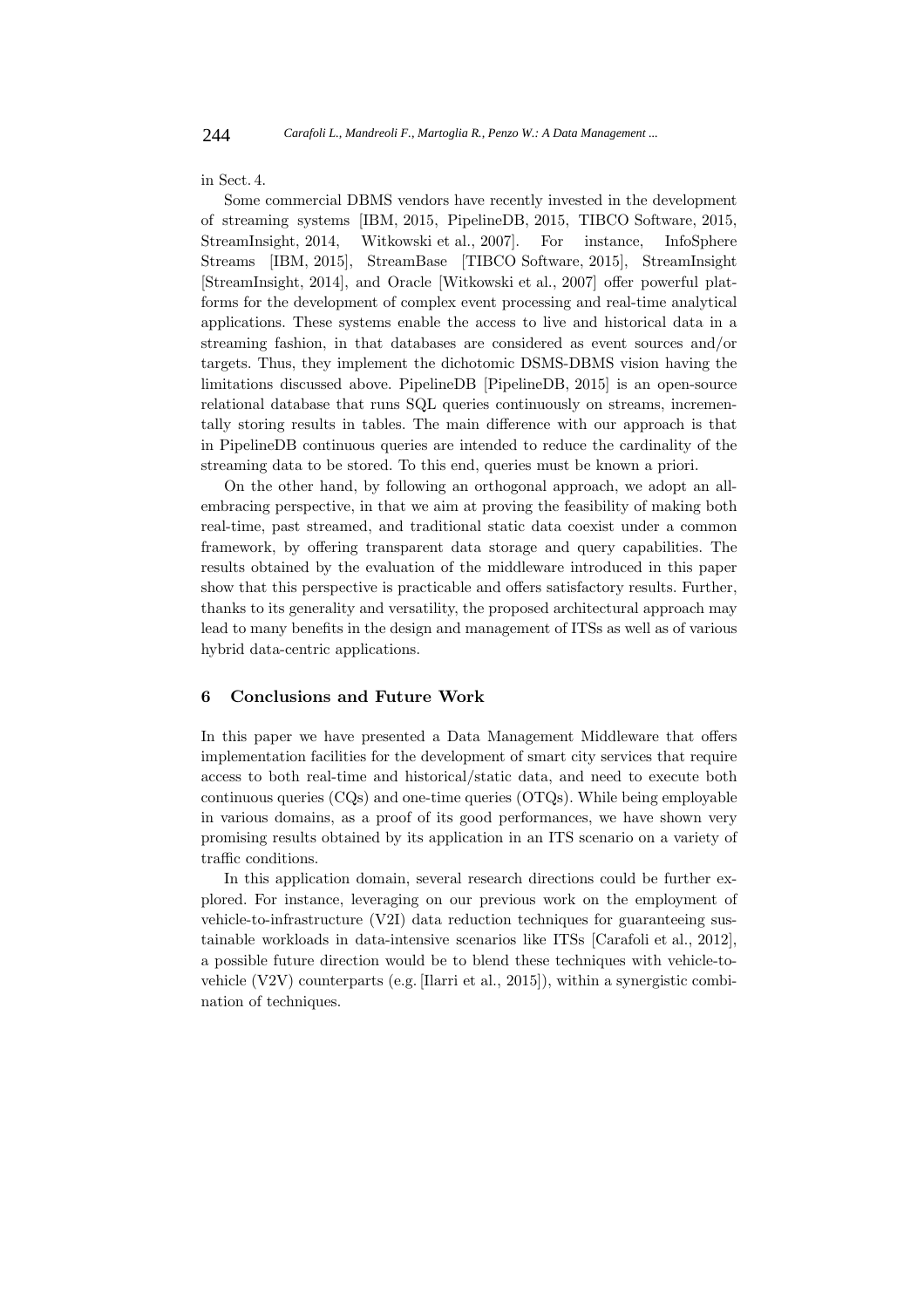As a final note, the prototype of the proposed middleware currently runs on a single-node architecture. In the future, we plan to investigate the opportunity of implementing its design principles on parallel and/or distributed architectures such as the recently proposed Big Data Lambda Architecture [Marz and Warren, 2015] in order to support heavier workloads and data volumes.

Also, further investigations will be devoted to other open research issues, such as query optimization and query reuse.

#### **References**

[Abadi et. al., 2003] Abadi et. al., D. (2003). Aurora: a new model and architecture for data stream management. VLDBJ, 12(2):120–139.

- [Apache Software Foundation, 2015] Apache Software Foundation (2015). The Apache Cassandra Project. http://cassandra.apache.org/.
- [Arasu et al., 2006] Arasu, A., Babu, S., and Widom, J. (2006). The CQL continuous query language: semantic foundations and query execution". VLDB  $J_{\cdot}$ , 15(2):121– 142.
- [Arasu et al., 2004] Arasu, A., Cherniack, M., Galvez, E., Maier, D., Maskey, A., Ryvkina, E., Stonebraker, M., and Tibbetts, R. (2004). Linear Road: A Stream Data Management Benchmark. In Proc. of VLDB, pages 480–491.
- [Balazinska et al., 2007] Balazinska, M., Kwon, Y., Kuchta, N., and Lee, D. (2007). Moirae: History-Enhanced Monitoring. In Proc. of CIDR, pages 375–386.
- [Biem et al., 2010] Biem, A., Bouillet, E., Feng, H., Ranganathan, A., Riabov, A., Verscheure, O., Koutsopoulos, H., Rahmani, M., and Güç, B. (2010). Real-time traffic information management using stream computing. IEEE Data Eng. Bull., 33(2):64–68.
- [Botan et al., 2009] Botan, I., Alonso, G., Fischer, P., Kossmann, D., and Tatbul, N. (2009). Flexible and scalable storage management for data-intensive stream processing. In Proc. of EDBT, pages 934–945.
- [Carafoli et al., 2012] Carafoli, L., Mandreoli, F., Martoglia, R., and Penzo, W. (2012). Evaluation of data reduction techniques for vehicle to infrastructure communication saving purposes. In *IDEAS*, pages 61–70.
- [Carafoli et al., 2013] Carafoli, L., Mandreoli, F., Martoglia, R., and Penzo, W. (2013). A Framework for ITS Data Management in a Smart City Scenario. In SMART-GREENS, pages 215–221.
- [Carafoli et al., 2016] Carafoli, L., Mandreoli, F., Martoglia, R., and Penzo, W. (2016). Streaming Tables: Native Support to Streaming Data in DBMSs. Under review.
- [Cetintemel et al., 2014] Cetintemel, U., Du, J., Kraska, T., Madden, S., Maier, D., Meehan, J., Pavlo, A., Stonebraker, M., Sutherland, E., Tatbul, N., Tufte, K., Wang, H., and Zdonik, S. (2014). S-Store: A Streaming NewSQL System for Big Velocity Applications. Proc. VLDB Endow., 7(13):1633-1636.
- [Chandrasekaran and Franklin, 2003] Chandrasekaran, S. and Franklin, M. (2003). PSoup: a system for streaming queries over streaming data. VLDB J., 12(2):140–156.
- [Chandrasekaran and Franklin, 2004] Chandrasekaran, S. and Franklin, M. (2004). Remembrance of Streams Past: Overload-Sensitive Management of Archived Streams. In Proc. of VLDB, pages 348–359.
- [Chen et al., 2000] Chen, J., DeWitt, D., Tian, F., and Wang, Y. (2000). NiagaraCQ: A Scalable Continuous Query System for Internet Databases. In Proc. of SIGMOD, pages 379–390.